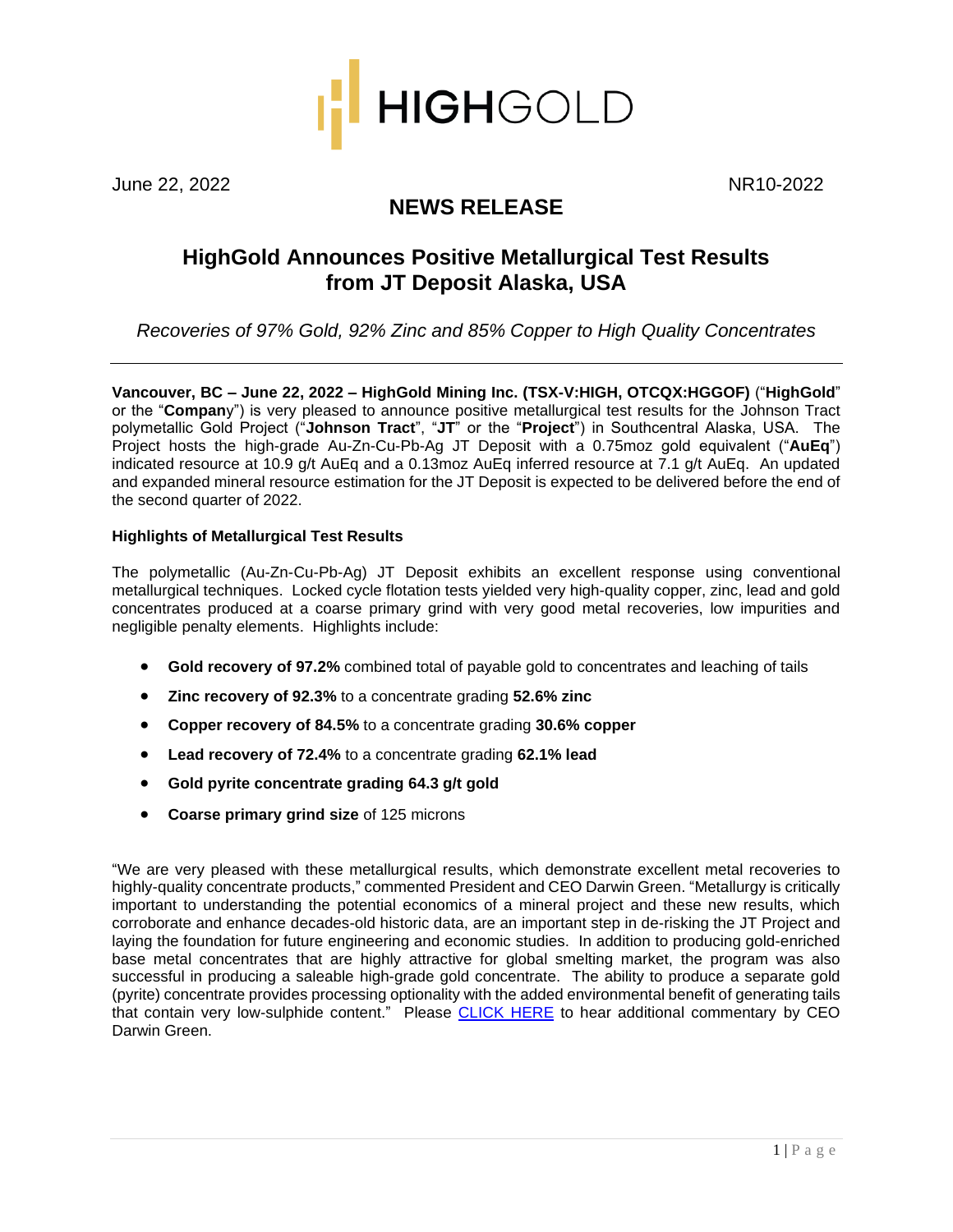## **Test Program Details**

The metallurgical test program (the "**Program**") was completed by Blue Coast Research Ltd. ("BCR"), a leading metallurgical testing and consulting firm based in British Columbia. The testwork was completed on a master composite sample ("**Master Composite**") prepared from approximately 180 kg of ½ sawn HQ drill core from two dedicated holes, JT21-125 and JT21-134, drilled into the JT Deposit mineral resource in 2021.Sampled intervals included a blend from the upper and lower portions of the JT Deposit representative of the dominant mineralization styles present within the deposit. The Master Composite has a head grade of 11.85 g/t gold, 6.2 g/t silver, 0.52% copper, 5.13% zinc, and 1.27% lead.

The Program included mineralogical analysis, comminution testwork, flotation optimization testwork, locked cycle testwork, cyanidation of rougher tails and cleaner concentrates for global gold recovery, and followup mineralogical analysis of concentrates and tailings for deleterious elements.

## **Discussion of Test Program Results**

### Mineralogy and Comminution

Mineralogical analysis of the Master Composite showed that primary sulphide minerals are sphalerite, pyrite, chalcopyrite and galena. Pyrite, sphalerite and chalcopyrite all show very good liberation, with galena showing moderate liberation. Comminution testwork conducted on the Master Composite yielded the following results:

- Bond Ball Work Index of 16.6 kWh/tonne indicating the sample is hard
- Bond Abrasion index testing results indicated the sample is moderately abrasive
- SMC testwork showed that this sample was soft with respect to impact

#### Flotation

Flotation optimization was conducted on the Master Composite through a series of batch rougher and cleaner tests under a variety of conditions followed by a single locked cycle flotation test. The parameters explored included: i) primary grind size; ii) lead and zinc depressants; iii) lead regrind; iv) gold/pyrite circuit; and v) an MF2 (Mill-Float x 2) flowsheet. The best flotation conditions were then applied to the locked cycle test.

The locked cycle test was conducted as a standard six-cycle test; the flowsheet is presented in **Figure 1**. The copper, lead and zinc circuits were conducted on all six cycles, and the gold circuit was added to cycle 6. A coarse primary grind of 125 microns was utilized, with flotation of a copper rougher concentrate reground and cleaned once, followed by flotation of a lead rougher concentrate reground and cleaned twice. The zinc rougher concentrate was cleaned once with no regrind. The gold circuit consisted of a secondary grind of the zinc rougher tails (MF2 flowsheet), followed by gold rougher, concentrate regrind, and gold cleaner float. **Table 1** shows the projected metallurgy for the locked cycle test.

**All concentrates met target grades for the metal of interest and recoveries were overall very good**. Gold concentration is at payable levels for all concentrate products, including the zinc concentrate, with a majority reporting to the copper, lead and pyrite concentrates where pay-ability is highest. Low levels of deleterious elements and impurities were detected in the final concentrates and **no penalties are expected for any of the concentrate products** based on current smelter contract standards (**Table 2).**

#### Leach Tests

Separate cyanidation leach tests were performed to evaluate different processing scenarios, including a) cyanidation of rougher tails in the absence of floating a gold concentrate, b) cyanidation of rougher tails generated after producing a gold concentrate, and c) cyanidation of the gold concentrate itself. Gold recovery results for the three tests are presented in **Table 3**.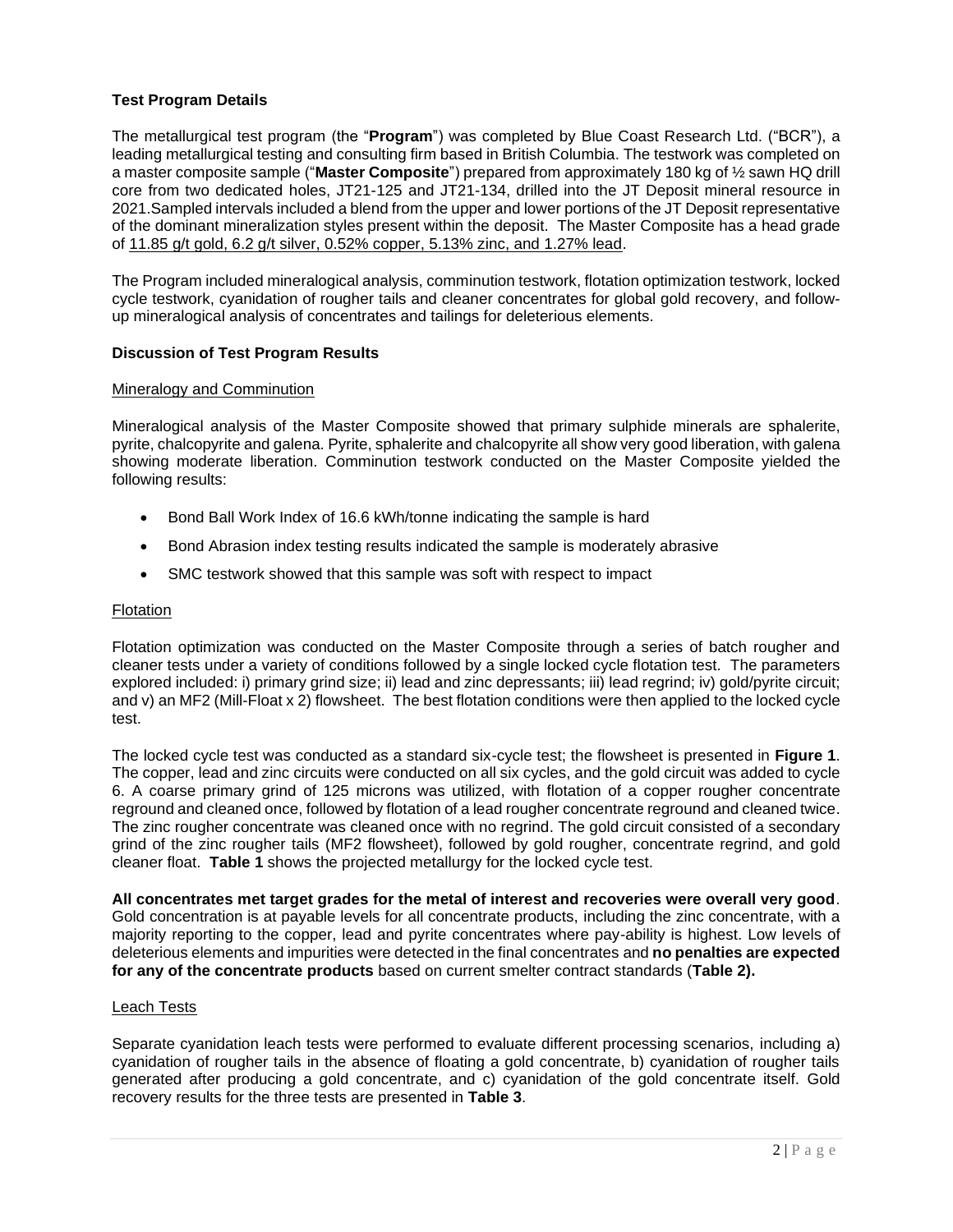## Total Payable Gold Recovery

**Estimated total payable gold recovery is 97.2% (Table 4).** For the purpose of calculating total payable gold recovery, it is assumed that the gold concentrate will be sold (not leached) and all final tails products (Au Rougher tails plus Zn and Au cleaner tails) will be combined and leached together at 81% recovery.

|                       | <b>Assays</b> |                |              |                     |              |                        | % Distribution |      |      |           |      |      |
|-----------------------|---------------|----------------|--------------|---------------------|--------------|------------------------|----------------|------|------|-----------|------|------|
| <b>Product</b>        | Au<br>(g/t)   | Ag<br>(g/t)    | Cu<br>$(\%)$ | <b>Pb</b><br>$(\%)$ | Zn<br>$(\%)$ | $\mathbf{s}$<br>$(\%)$ | Au             | Ag   | Cu   | <b>Pb</b> | Zn   | S    |
| <b>Cu Concentrate</b> | 276           | 71             | 30.6         | 2.11                | 3.94         | 33.4                   | 32.7           | 15.3 | 84.5 | 2.4       | 1.1  | 8.7  |
| <b>Pb Concentrate</b> | 220           | 95             | 1.42         | 62.1                | 15.1         | 18.1                   | 26.9           | 21.1 | 4.0  | 72.4      | 4.3  | 4.9  |
| <b>Zn Concentrate</b> | 10.4          | 26             | 0.31         | 2.85                | 52.6         | 31.9                   | 7.8            | 35.5 | 5.5  | 20.4      | 92.3 | 52.7 |
| Zn Cleaner Tail       | 7.64          | 7              | 0.21         | 0.35                | 0.77         | 9.15                   | 1.6            | 2.5  | 1.1  | 0.7       | 0.4  | 4.3  |
| <b>Au Concentrate</b> | 64.3          | 24             | 0.38         | 0.70                | 1.52         | 33.3                   | 18.5           | 12.4 | 2.6  | 1.9       | 1.0  | 21.1 |
| Au Cleaner Tail       | 2.17          | 2              | 0.04         | 0.08                | 0.10         | 1.49                   | 1.4            | 2.2  | 0.6  | 0.5       | 0.1  | 2.1  |
| Rougher Tail          | 1.85          | 1              | 0.01         | 0.03                | 0.05         | 0.48                   | 11.0           | 11.0 | 1.8  | 1.7       | 0.7  | 6.2  |
| Calc. Head            | 12.4          | $\overline{7}$ | 0.53         | 1.30                | 5.29         | 5.62                   | 100            | 100  | 100  | 100       | 100  | 100  |

# **Table 1: LCT-1 Projected Metallurgy**

## **Table 2: LCT-1 Concentrate Deleterious Element Content**

| <b>Product</b>        | As    | Bi     | C <sub>d</sub> | Hg    | <b>Mn</b> | Sb    | <b>Se</b> |
|-----------------------|-------|--------|----------------|-------|-----------|-------|-----------|
|                       | (ppm) | (ppm)  | (pm)           | (ppm) | (ppm)     | (ppm) | (ppm)     |
| <b>Cu Concentrate</b> | 63    | $\leq$ | 162            | 0.28  | 71        | 13    | 228       |
| <b>Zn Concentrate</b> | 133   | <2     | 2218           | 0.99  | 411       | 39    | 93        |
| <b>Pb Concentrate</b> | 27    | <2     | 611            | 0.49  | 64        | 51    | 134       |
| <b>Au Concentrate</b> | 903   | -2     | 47             | 0.31  | 1029      | 73    | 82        |

*Concentrates are considered 'clean' by industry standard with deleterious elements well below smelter penalty levels*

# **Table 3: Cyanidation Leach Test Results**

| <b>Product</b>                                               | Au Recovery (48hrs) | Ag Recovery (48hrs) |
|--------------------------------------------------------------|---------------------|---------------------|
| <b>Rougher Tails</b> absent production of a gold concentrate | 82.4%               | 47.1%               |
| <b>Rougher Tails</b> generated from gold concentrate         | 81.0%               | ΝA                  |
| <b>Gold Concentrate</b>                                      | 93.0%               | 49.5%               |

## **Table 4: Total Payable Gold Recovery**

| <b>Product</b>                                     | Au $(g/t)$   | Distribution (%) |
|----------------------------------------------------|--------------|------------------|
| <b>Cu Concentrate</b>                              | 276          | 32.7             |
| <b>Pb Concentrate</b>                              | 220          | 26.9             |
| <b>Zn Concentrate</b>                              | 10.4         | 7.8              |
| <b>Au Concentrate</b>                              | 64.3         | 18.5             |
| <b>Combined Rougher and Cleaner Tails (CN 81%)</b> | 1.85 to 7.64 | 11.3             |
| <b>TOTAL GOLD RECOVERY</b>                         |              | 97.2%            |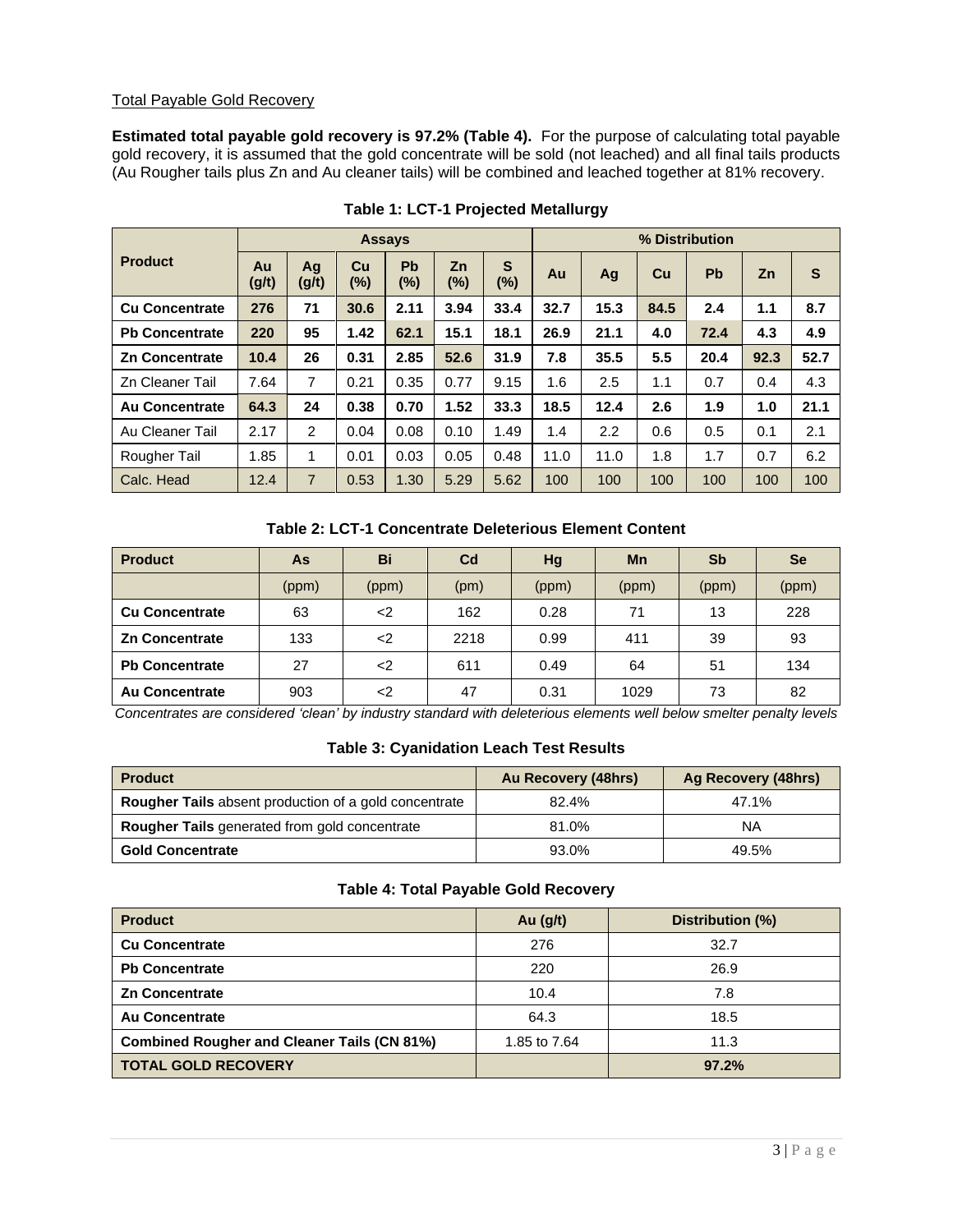

# **Figure 1 – JT Deposit - LCT-1 Flowsheet**

## Additional Test Work and Opportunities

Additional metallurgical test work is ongoing to assess JT Deposit variability including the evaluation of other mineralization styles such as the footwall copper zone. Several opportunities for further optimization and flowsheet refinement exist and will be evaluated in future studies.

### **2022 Exploration Program**

The Company recently announced plans for a US\$9 million summer exploration program for the Project (*See Company press release dated May 31, 2022)* which includes a minimum of 13,000 meters of diamond drilling with two drill rigs, geological mapping, prospecting and geochemical sampling programs, airborne drone-magnetic surveying, the commissioning of a new onsite sample preparation facility to reduce assay turnaround times, and preliminary engineering and baseline studies. One third of the planned drilling will focus on infill and step-out drilling on the JT Deposit, while the remaining two thirds will follow-up on the new high-grade DC Prospect Discovery (*See Company press release dated October 6, 2021*) and other new regional prospects.

### **About the Johnson Tract Gold Project**

Johnson Tract is a poly-metallic (gold, copper, zinc, silver, lead) project located near tidewater, 125 miles (200 kilometers) southwest of Anchorage, Alaska, USA. The 21,000-acre property includes the high-grade JT Deposit and at least nine (9) other mineral prospects over a 12-kilometer strike length. HighGold acquired the Project through a lease agreement with Cook Inlet Region, Inc. ("**CIRI**"), one of 12 land-based Alaska Native regional corporations created by the Alaska Native Claims Settlement Act of 1971. CIRI is owned by more than 9,100 shareholders who are primarily of Alaska Native descent.

Mineralization at Johnson Tract occurs in Jurassic-age intermediate volcaniclastic rocks and is characterized as epithermal-type with submarine volcanogenic attributes. The JT Deposit is a thick, steeply dipping silicified body (20m to 50m average true thickness) that contains a stockwork of quartz-sulphide veinlets and brecciation, cutting through and surrounded by a widespread zone of anhydrite alteration. The Footwall Copper Zone is located structurally and stratigraphically below JT Deposit and is characterized by copper-silver rich mineralization.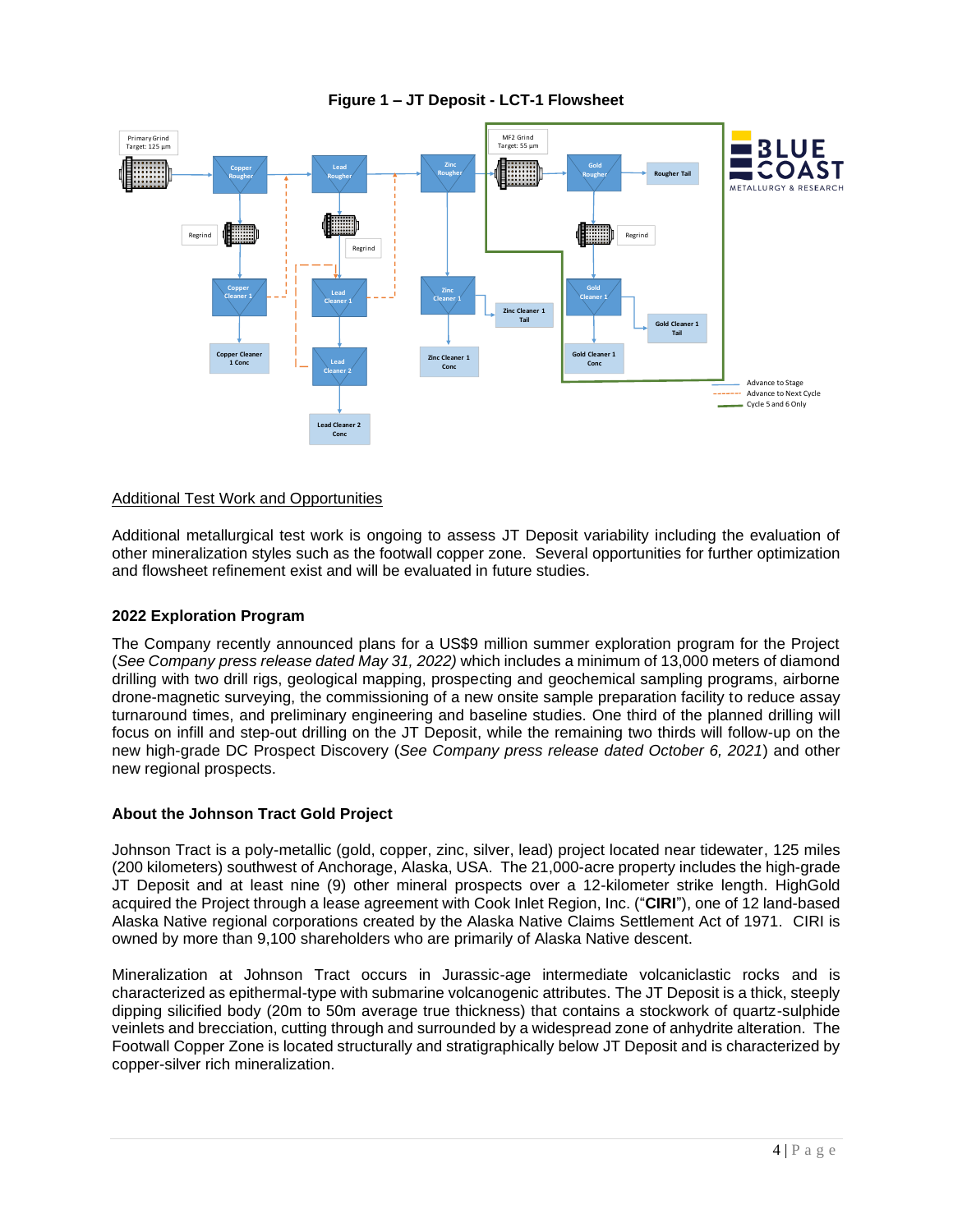The JT Deposit hosts an Indicated Resource of 2.14 Mt grading 10.93 g/t AuEq comprised of 6.07 g/t Au, 5.8 g/t Ag, 0.57% Cu, 0.80% Pb and 5.85% Zn. The Inferred Resource of 0.58 Mt grading 7.16 g/t AuEq is comprised of 2.05 g/t Au, 8.7 g/t Ag, 0.54% Cu, 0.33% Pb, and 6.67% Zn. Reported mineral resources are based on drill holes completed to the end of 2019. Approximately 27,000 meters of new drilling have subsequently been completed and a new resource estimate is anticipated Q2 2022. For additional details see NI 43-101 Technical Report titled "*Updated Technical Report for the Johnson Tract Project, Alaska*" dated August 9, 2021 authored by Ray C. Brown, CPG, and James N. Gray, P.Geo. Gold Equivalent is based on assumed metal prices and 90% recovery for Au, Ag, Cu, Pb, and Zn. Assumed metal prices for the Resource are US\$1350/oz for gold (Au), US\$16/oz for silver (Ag), US\$2.80/lb for copper (Cu), US\$1.00/lb for lead (Pb), and US\$1.20/lb for zinc (Zn) and are based on nominal 3-year trailing averages as of April 1, 2020. Metallurgical testing has indicated that excellent gold and base metal recoveries and marketable concentrates can be expected.

Prior to HighGold, the Project was last explored in the mid-1990s by a mid-tier mining company that evaluated direct shipping material from Johnson to the Premier Mill near Stewart, British Columbia.

## **About HighGold**

HighGold is a well-funded mineral exploration company focused on high-grade gold projects located in North America. HighGold's flagship asset is the high-grade Johnson Tract Gold (Zn-Cu) Project located in Southcentral Alaska, USA. The Company also controls a portfolio of quality gold projects in the greater Timmins gold camp, Ontario, Canada that includes the Munro-Croesus Gold property, which is renowned for its high-grade mineralization, and the large Golden Mile and Timmins South properties. HighGold's experienced Board and senior management team, are committed to creating shareholder value through the discovery process, careful allocation of capital, and environmentally/socially responsible mineral exploration.

#### **Qualified Person and Quality Assurance**

Ian Cunningham-Dunlop, P.Eng., Senior VP Exploration for HighGold Mining Inc. and a qualified person ("**QP**") as defined by Canadian National Instrument 43-101, has reviewed and approved the technical information contained in this release.

### **On Behalf of HighGold Mining Inc.**

#### **"***Darwin Green***"**

#### President & CEO

For further information, please visit the HighGold Mining Inc. website at [www.highgoldmining.com,](http://www.highgoldmining.com/) or contact:

Darwin Green, President & CEO or Naomi Nemeth, VP Investor Relations Phone: **1-604-629-1165** or North American toll-free **1-855-629-1165** Email: [information@highgoldmining.com.](mailto:information@highgoldmining.com) Website: [www.highgoldmining.com](http://www.highgoldmining.com/) Twitter: [@HighgoldMining](https://twitter.com/highgoldmining?lang=en)

The Company has a robust QAQC program that includes the insertion of blanks, standards and duplicates.

*Neither TSX Venture Exchange nor its Regulation Services Provider (as that term is defined in the policies of the TSX Venture Exchange) accepts responsibility for the adequacy or accuracy of this release.*

*Forward looking statements: This news release includes certain "forward-looking information" within the meaning of Canadian securities legislation and "forward-looking statements" within the meaning of the*